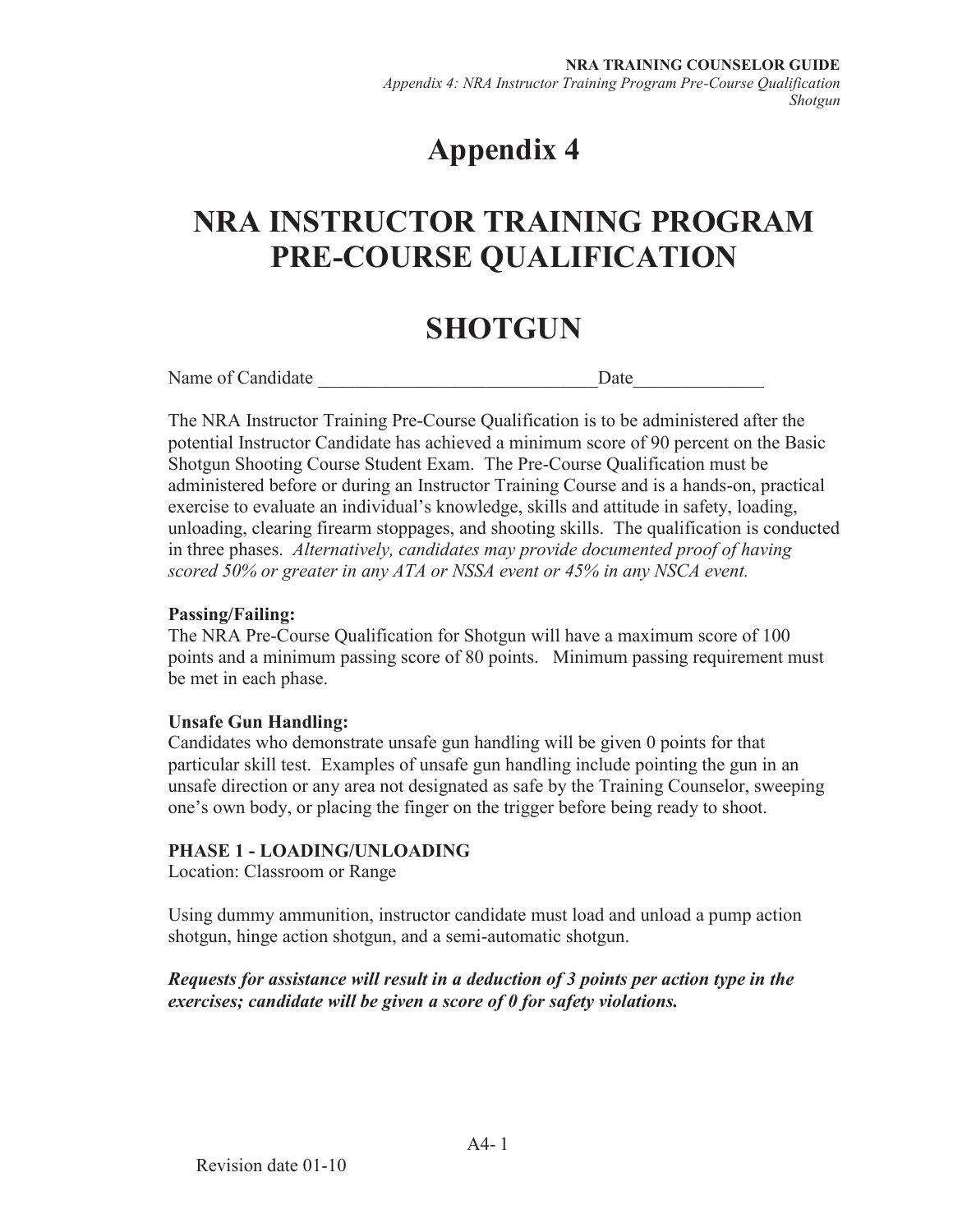#### **NRA TRAINING COUNSELOR GUIDE**

*Appendix 4: NRA Instructor Training Program Pre-Course Qualification Shotgun* 

### **Loading**

Minimum Passing 12 points / Maximum 15 points 5 points maximum per action type

|                        | Points |
|------------------------|--------|
| Pump Action Shotgun    |        |
| Hinge Action Shotgun   |        |
| Semi-Automatic Shotgun |        |
|                        |        |

TOTAL

### **Unloading**

Minimum Passing 12 points / Maximum 15 points 5 points maximum per action type

|                        | Points |
|------------------------|--------|
| Pump Action Shotgun    |        |
| Hinge Action Shotgun   |        |
| Semi-Automatic Shotgun |        |

TOTAL

# **PHASE 2 – CLEARING COMMON SHOTGUN STOPPAGES**

Location: Range

Using dummy ammunition, instructor candidate must demonstrate how to clear a common shotgun stoppage using a pump or semi-automatic shotgun. Training Counselor will set-up the shotgun and conduct a practical exercise involving failure to fire and double feeds.

### *Requests for assistance will result in a deduction of 3 points per action type in the exercises; candidate will be given a score of 0 for safety violations.*

FAILURE TO FIRE DRILL: If candidate waits 30 seconds keeping the gun pointed in a safe direction, ejects the unfired shell properly, and attempts to re-fire, 5 points will be given.

DOUBLE FEED DRILL: If the candidate locks the bolt to the rear, removes the double feed, and chambers and fires a new shell, 5 points will be given.